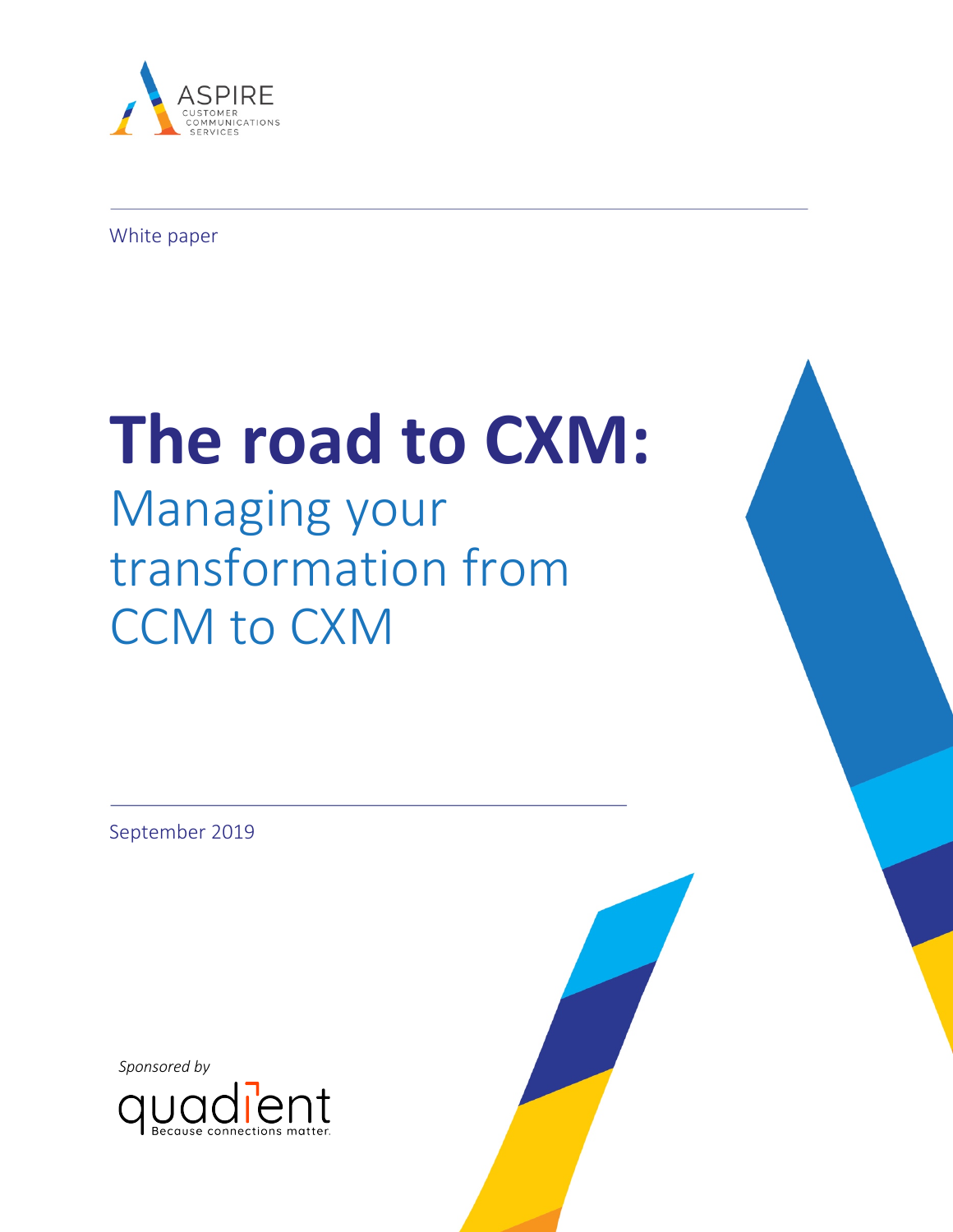

# **The Road to CXM: Managing your transition from CCM to CXM**

# FOREWORD



*By Kaspar Roos, CEO of Aspire*

Customer Communications Management (CCM), the industry term for managing omni-channel communications at scale, has seen a surge of interest in recent years. Driven by a need for better customer experience (CX), many businesses have started to transform their communication processes so they can connect with their customers in their channels of choice.

However, just modernizing your customer communications by upgrading your composition platform is no longer sufficient. Today's consumers not only expect seamless omni-channel communications, they want to engage and interact with brands in meaningful and deeply personalized ways. This requires that customer communications and digital interactions flow out of a centralized customer experience management (CXM) strategy, which is based on having a full understanding of how customers think, feel, and behave.

This shift from CCM to CXM goes deeper than just investing in new technology. Organizations typically need to find new ways of working together. While new technology is emerging that enables organizations to overcome siloes and give control to business users, the transformation to CXM often also requires organizational and culture changes.

In this white paper sponsored by Quadient, advisory firm Aspire provides its perspectives on how organizations can evolve their CCM practices into CXM. We have included a CXM maturity model that helps you understand where you are in the evolution to better CX and lists practical next steps in terms of what you can do to advance the transition.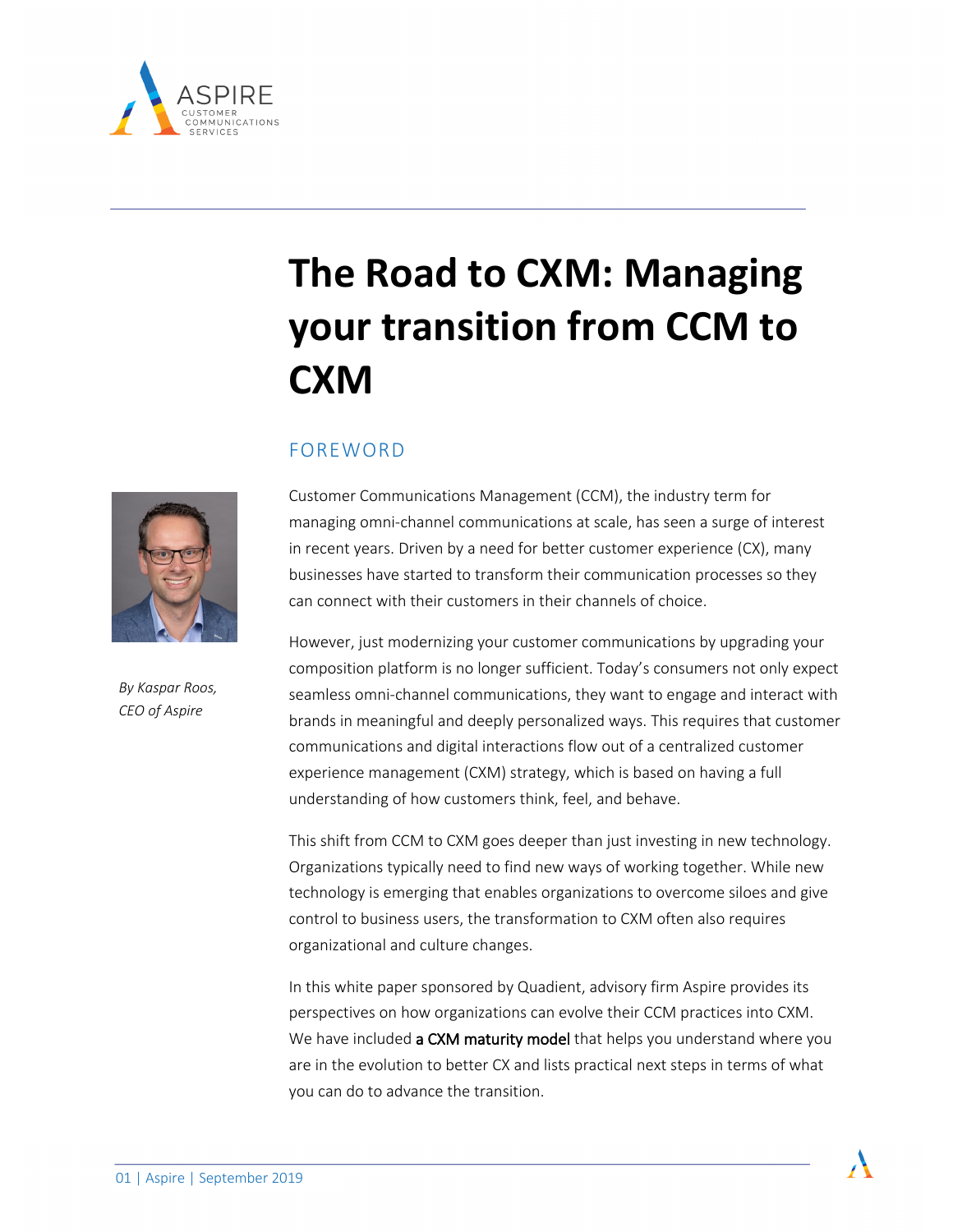

# KEY RECOMMENDATIONS

- With the majority of businesses identifying improving customer experience as a top boardroom priority<sup>1</sup>, the time is now to think how customer communications can be evolved into customer-centric interactions to improve customer loyalty and profitability.
- The CCM-to-CXM maturity and value assessment models are excellent tools for business leaders to understand where they are in their transformation, help them define forward-looking vision, and discuss where they want to go next.
- § While upgrading to modern technology may be required, it is equally as important to think through organizational structures, information flows, and team culture. CXM requires organizations to define customer value holistically, understand what sequence of interactions (or customer episodes) is most crucial, and create communications and interactions from a position of insight.

<sup>&</sup>lt;sup>1</sup> Source: The State of CCM-to-CXM Transformation, Aspire, 2019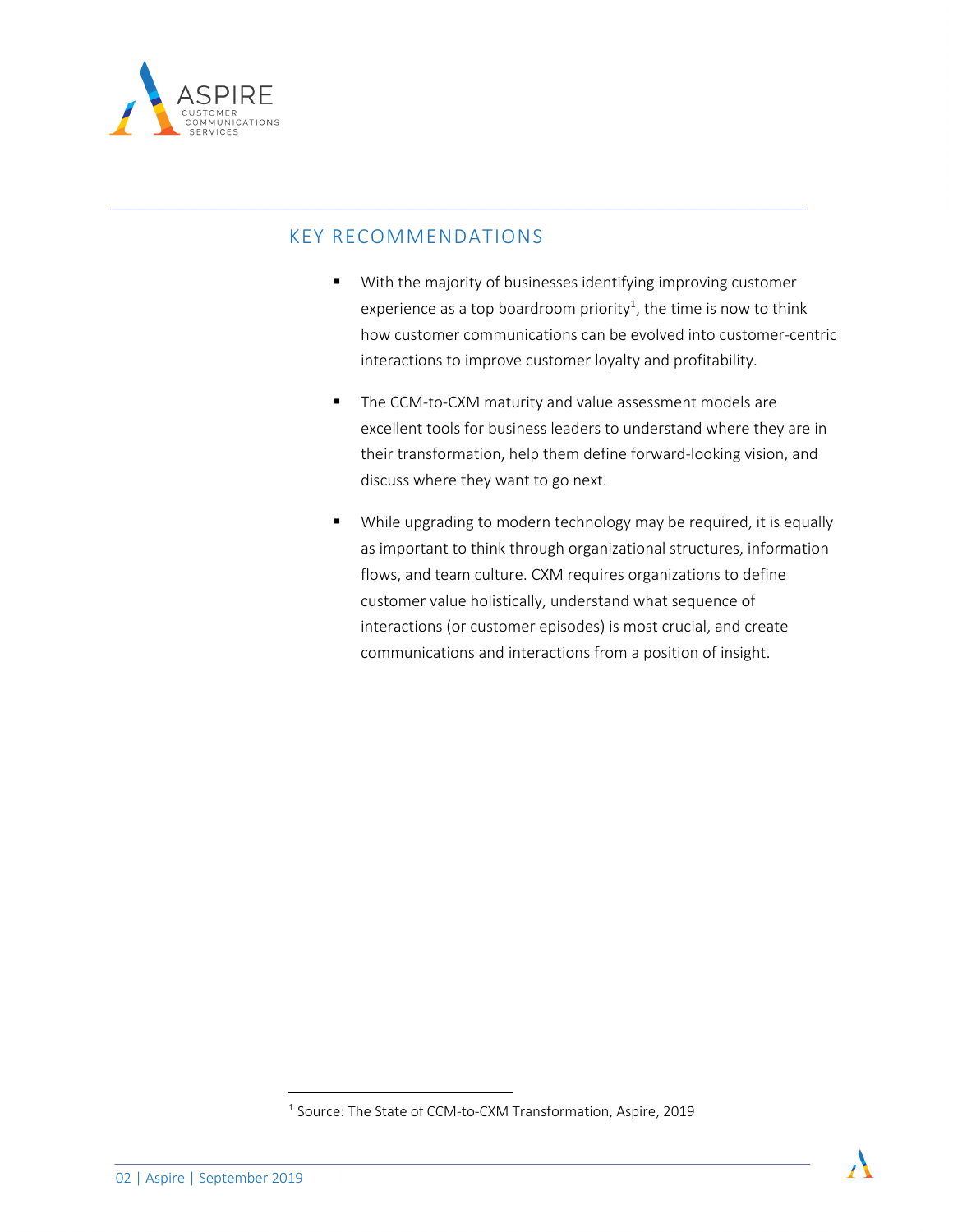

# THE EVOLUTION OF CCM TO CXM

## *HISTORIC CCM: DOCUMENT-CENTRIC*

Customer Communications Management has historically been associated with the practice of producing high-volume transactional document communications. To enable these communications, document composition software was developed that allows organizations to produce high-fidelity, mission-critical documents in printed or electronic (i.e. PDF) formats. Composition platforms were traditionally purchased by the IT organization and little thought was given to how the information was presented to the customer. Compliance was the main driver for sending out the customer communications.

#### *MODERN CCM: COMMUNICATIONS-CENTRIC*

With the rise of the Internet and mobile devices, multi-channel delivery requirements compelled CCM software to evolve from being outbound, document-centric to support bi-directional and dynamic communications. In addition, the shift to browser-based design, interactive edits, and content management enabled organizations to place control of the documents into the hands of the business user. Purchases of modern CCM platforms were increasingly driven by the Line-of-Business (LOB) or marketing organizations, which needed to shift communications to more modern channels to meet their business goals.

#### *CCM AS PART OF CXM: OMNI-CHANNEL-CENTRIC*

*"CXM means putting the customers in control and let them decide how brands should communicate and interact with them"*

Today, CCM has become part of CXM, which is all about improving the perception that customers have about a brand. While this can be accomplished in different ways, for many organizations, especially in regulated industries where products and prices are fixed, customer communications are an essential component of CXM.

The term omni-channel communication is often used in this context: the ability to ensure frictionless, consistent, and personalized communications, and interactions across all channels with a goal to drive higher retention and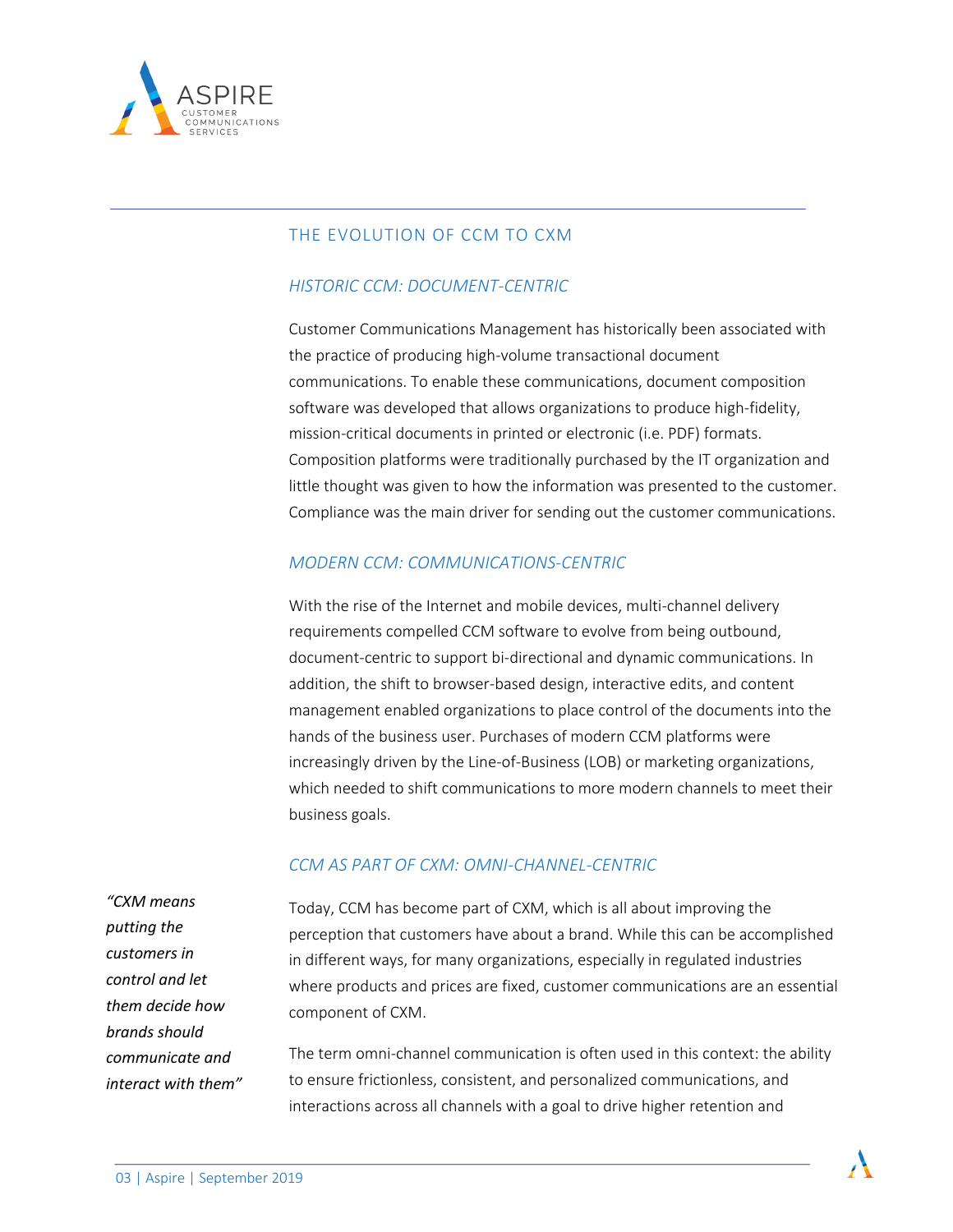

profitability. To do this well, organizations need a common understanding of customer value and have insight into what the meaningful moments are in a customer relationship. Data analytics, journey mapping, and channel preference management are aspects that are important to achieve this purpose, as well as to have centralized coordination between multiple Lines-of-Business or departments. Customer-centricity means that it is the customer who is ultimately in control.

# MATURITY MODEL

# WHY A MATURITY MODEL IS USEFUL

As technology and consumer behavior are constantly evolving, so are successful organizations never content with maintaining the status quo. Transformation of CCM into CXM tends not to be a single rip-and-replace activity, but an ongoing process that materializes in incremental ways. A maturity model helps to visualize steps, understand where you are in the transition process, and plan what to do next. Assessing your CCM-to-CXM maturity is useful for the following reasons:

- 1. It enables you to discuss, educate, and socialize within your organization the importance of evolving your customer communications into omnichannel experiences.
- 2. It maps your current capabilities against what is needed to drive increased business value.
- 3. It creates a common vision of "future state" that is shared by other members of your organization.
- 4. It creates a roadmap that helps you to execute and stay on target.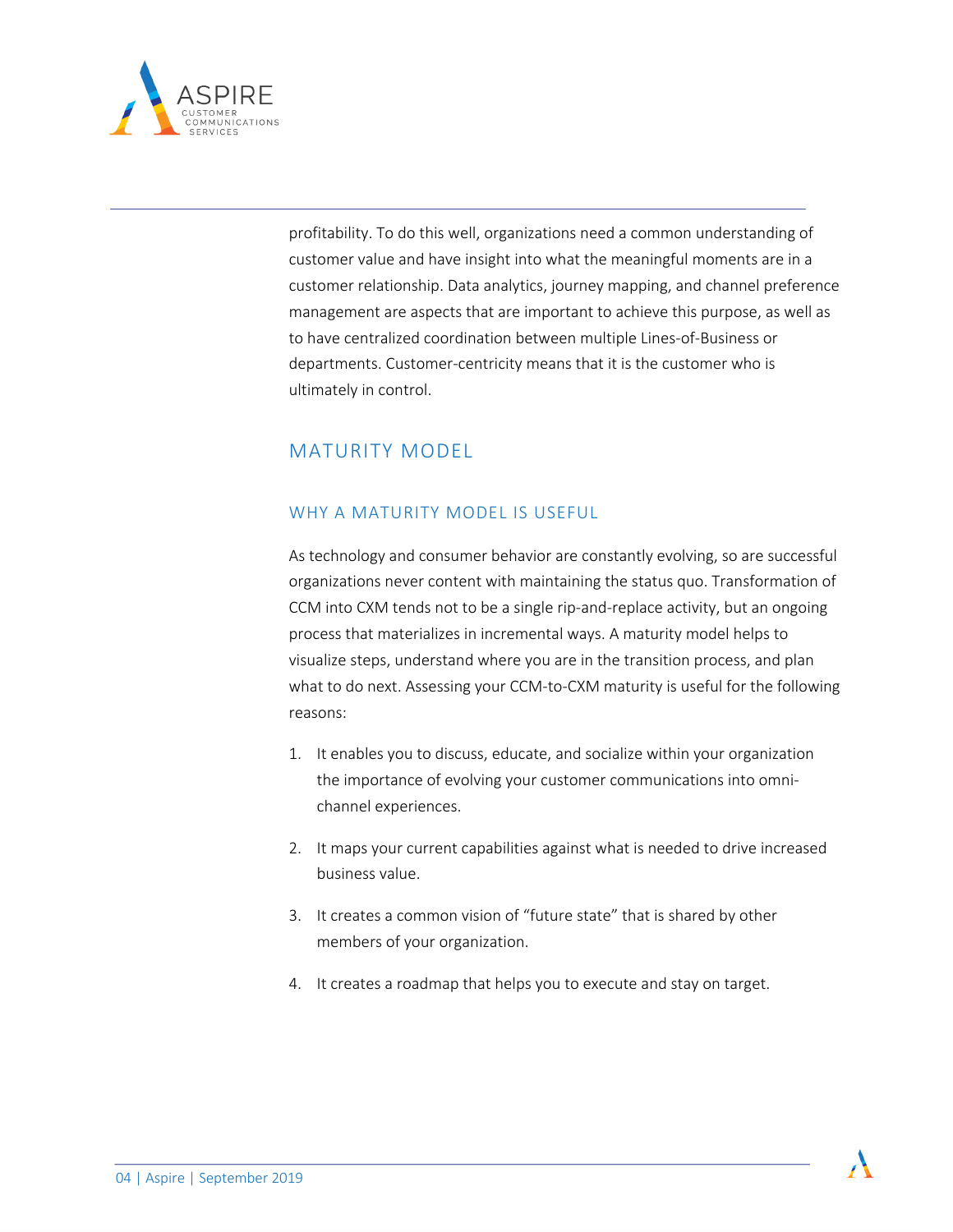

#### CCM TO CXM MATURITY MODEL

There are five distinct phases companies go through (see Figure 1), when evolving their outbound, structured customer communications into agile, bidirectional customer interactions. Each step is further divided into three main sections, which describe in more detail the why, who, and what:

- 1. Strategy: Why are we doing this? What are our investment drivers?
- 2. Control: Who is driving the change? What are the new buyer personas?
- 3. Tactics: What changes in technology, processes, and people do we need to make to evolve into a higher maturity?



#### **Figure 1: CCM to CXM Maturity Model**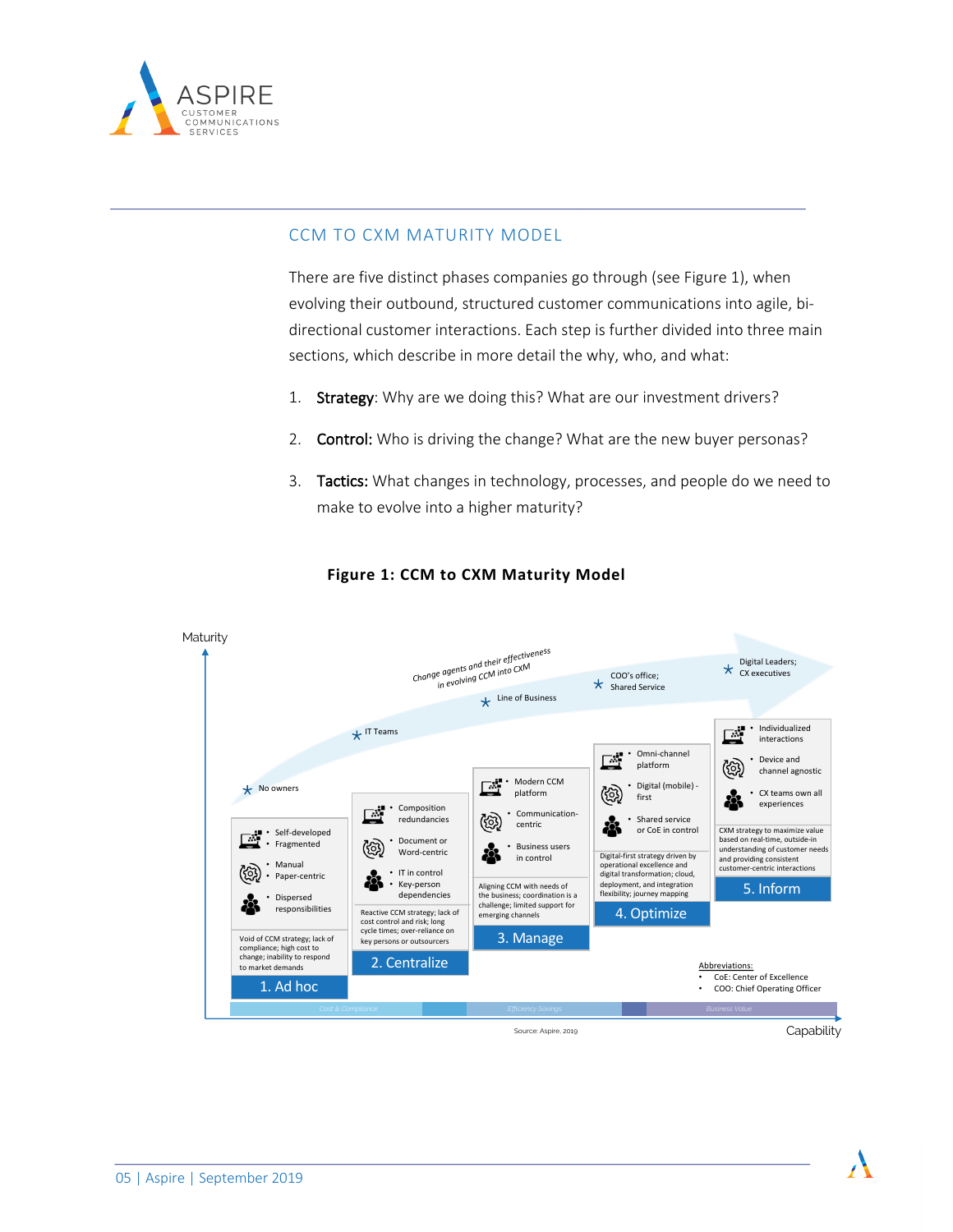

#### *LEVEL 1. AD HOC*

Businesses categorized in Level 1 (Ad hoc) typically do not have a defined owner for customer communications. Oftentimes, communications are self-developed with content and business rules being hardcoded in the applications themselves. They tend still to be very paper-centric and organizations find it difficult to change, driven by the high costs associated with manual change processes and inconsistencies across the organization.

# *LEVEL 2. CENTRALIZE*

Businesses in Level 2 (Centralize) have placed responsibility for CCM in a centralized IT department. They typically work with several composition platforms for historic reasons, and may have a sizeable share of mainframe or legacy output as well. While they have evolved from print to a more documentcentric worldview, they tend to see CCM primarily as structured, outbound communications that are driven by regulatory standards. Investments in CCM are made by purchasing on-premise, licensed software. While there is interest in moving to the cloud, this is frequently accomplished by shifting the entire IT infrastructure to the cloud, often in virtual private clouds that keep rendering behind the firewall.

## *LEVEL 3. MANAGE*

Level 3 businesses (Manage) have made some strides in evolving their customer communications and are at the inflection point where strategy is no longer defined by cost and risk reduction alone but is tipping over to delivery of business value. The cost to deliver business value, however, is justified by realizing efficiency savings as projects tend to be more tactical in nature versus driven out of corporate-wide transformation programs. As a result, LOB executives look to release business-as-usual (BAU) spend that can be redirected into developing new capabilities that drive the needs of the business. Print suppression, call center volume reduction, business user enablement, more efficient job approval, and change management are examples of cost reduction strategies employed. At the same time they bring business benefits, such as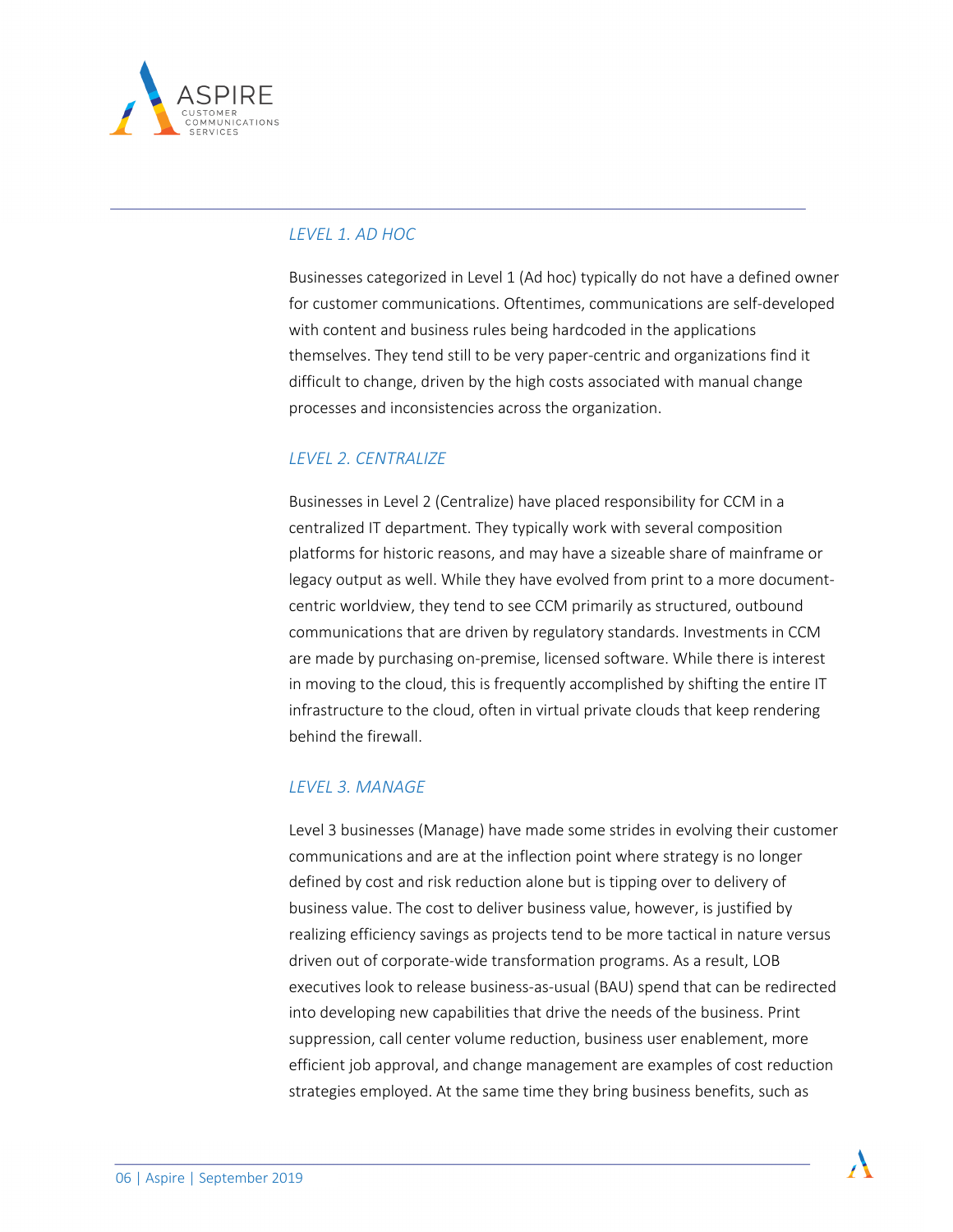

more control, higher agility, and a higher customer experience by supporting more digital channels.

Since control of CCM sits at the LOB level, organizational siloes and coordination challenges remain. The LOB as buyer is more interested in buying software as a subscription or fit-for-purpose solution; and hybrid solutions where management and control is handled in a hosted or cloud environment and composition is performed on-premise are popular options for Level 3 companies.

# *LEVEL 4. OPTIMIZE*

Level 4 businesses (Optimize) have made the transition to a communications strategy that flows from the agenda of a corporate change agent, often the Chief Operating Officer (COO), the Chief Executive Officer (CEO), or another top executive. The result is a strong focus on digitization, operational excellence, and a data-driven mindset focused on the customer. Customer communications are transformed into digital-first (mobile-first) experiences that improve the ease of transacting with the customer and remove friction between channels.

Organizationally, a centralized team is responsible for managing communications and experiences, often in the form of a Center of Excellence (CoE), Shared Service, or even sometimes a marketing operations team. This team uses journey mapping technologies to discover where customer experiences are broken and uses browser-based technology to empower their internal LOB customers to be fully in control while staying compliant with corporate brand and regulatory guidelines.

#### *LEVEL 5. INFORM*

Level 5 businesses (Inform) are very similar to Level 4 businesses with one major difference – they have matured in how they use data to drive truly customercentric interactions. Digital leaders collect large sets of data and have turned that into useful insights through the help of common data models, Artificial Intelligence (AI), and big data analytics. As a result, they have real-time insights into customer behavior, where customers are in the customer lifecycle, and use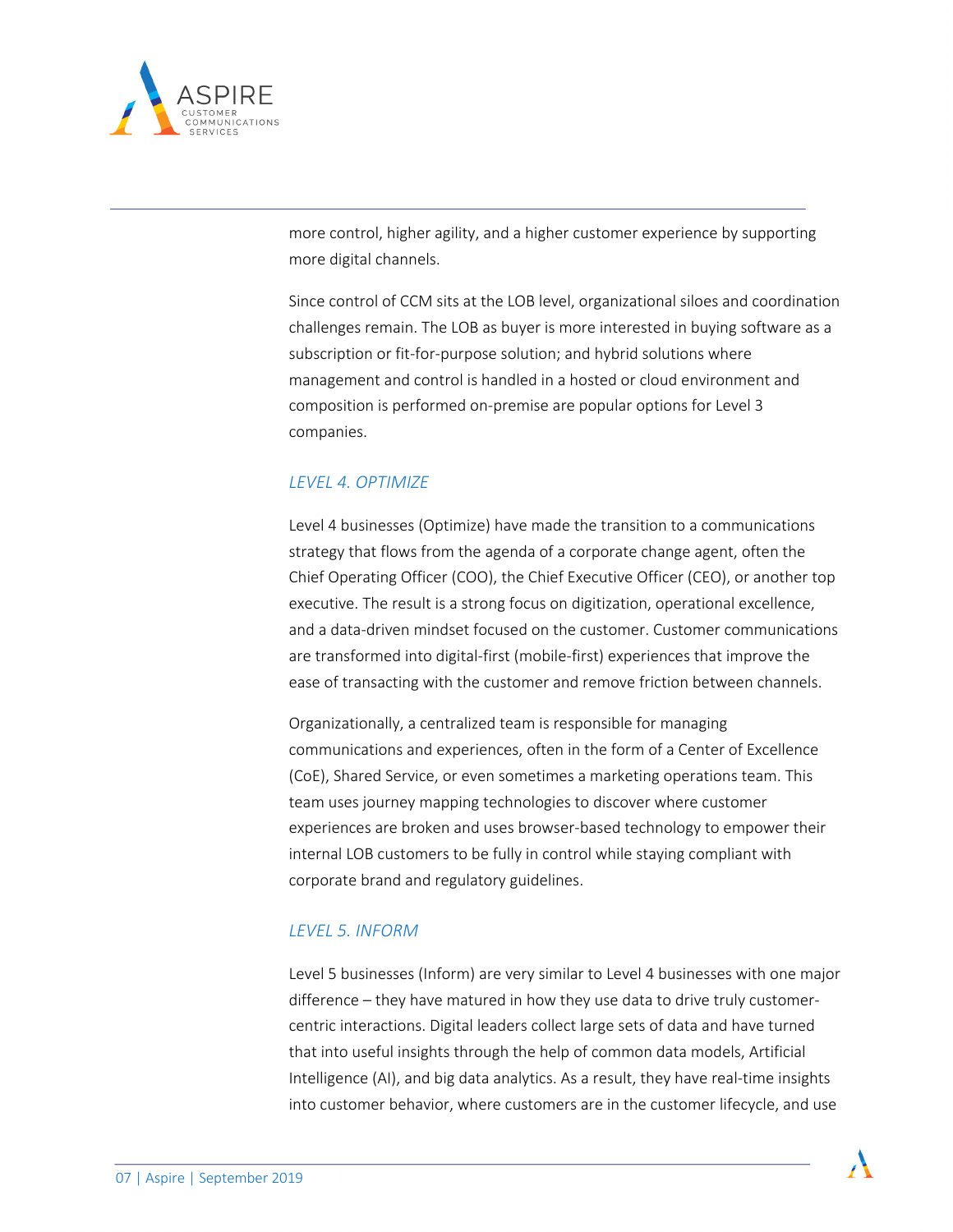

those insights to determine what message at what point in time should be sent to what recipients.

Businesses at this level tend to innovate and experiment and are not afraid of working closely with their legal counterparts to find ways of overcoming perceived regulatory restrictions. They focus heavily on linking customer interactions to customer experience economics, by understanding how improvements in customer experience drive incremental business growth. They also tend to be first movers in emerging technologies, such as speech recognition, chatbots, and intelligent virtual assistants, but also focus heavily on using AI technology and robotic software automation to make continuous improvements on the backend.

Level 5 businesses often build their own application ecosystem by connecting API-based micro-services that are provisioned through pure cloud models. This allows them to innovate much faster than their non-digital peers. However, the biggest change at level 5 is that organizations enable the customer to be in control of their interactions – choosing how and where they want to connect – while engaging with only the data and information they find most valuable as part of their experience.



#### **Figure 2: Industry Adoption**

*Source: Aspire, internal analysis based on 2019 research data*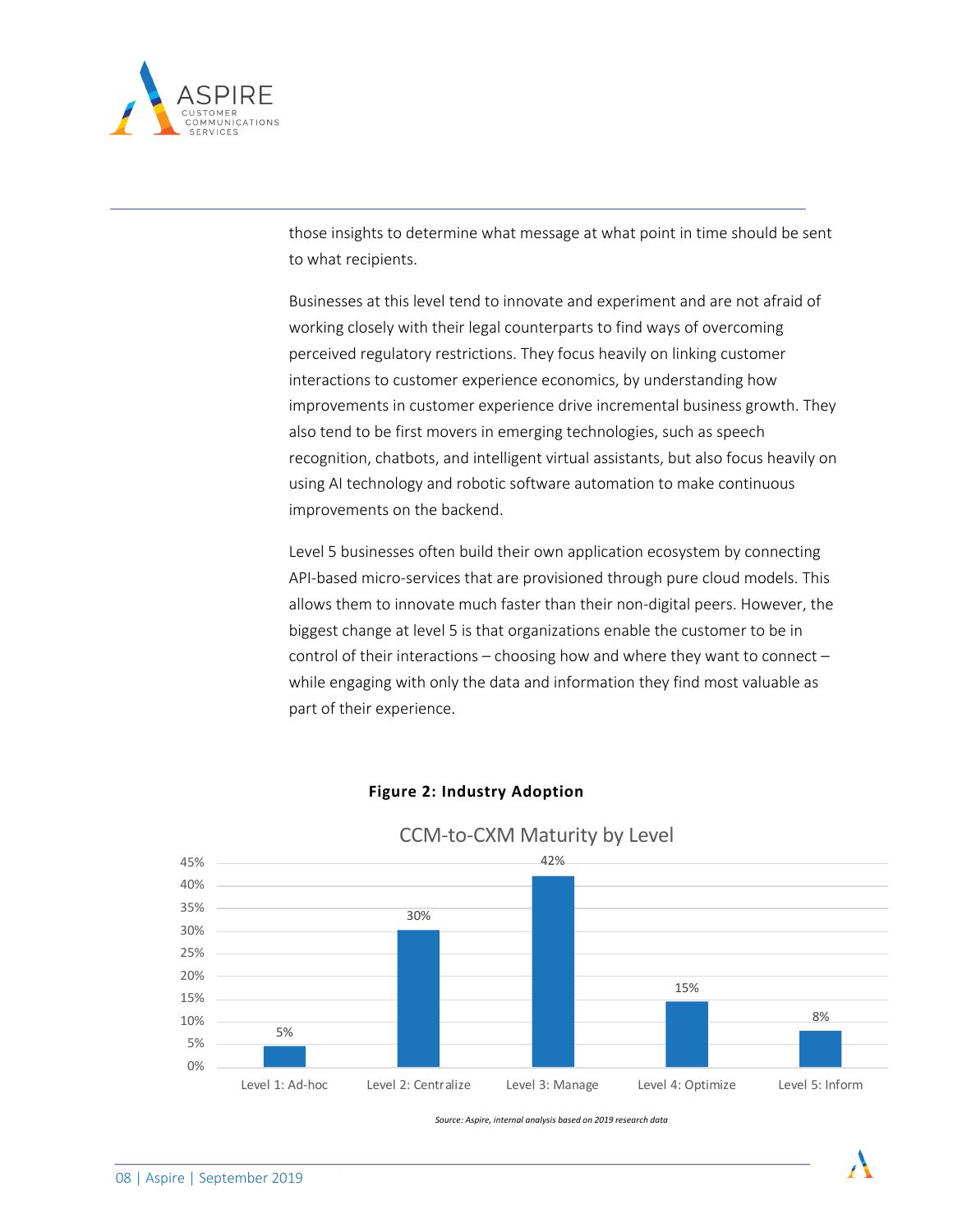

# VALUE ASSESSMENT

# CREATING A VISION THAT MOVES YOU FORWARD

Once a maturity level has been determined, the organization needs to create a vision on how to go forward. Value assessment overviews, such as depicted in Figure 3, can help in that they provide areas to focus on when evolving your maturity.



#### **Figure 3: CCM-to-CXM Value Assessment Overview**

For example, moving from level 3 (manage) to level 4 (optimize) often involves migrating your on-premise software to a hybrid or pure cloud IT infrastructure. According to IT optimization provider, TSO Logic (recently acquired by Amazon and now part of AWS), migrating your enterprise IT infrastructure to the cloud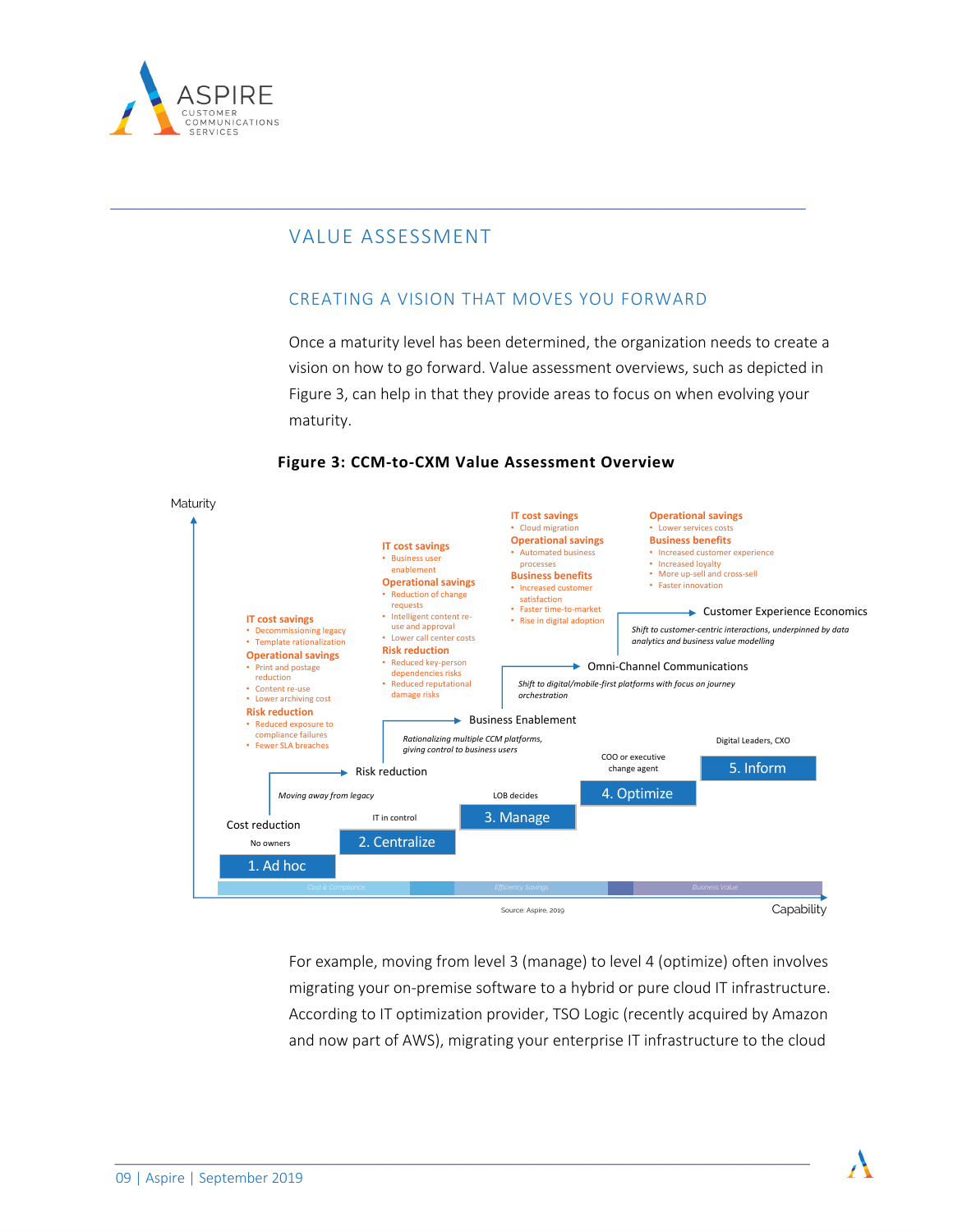

brings savings of up to 43%<sup>2</sup>. Your technology vendor, delivery partner, or specialized advisory firm can help with quantifying those savings when you put your plans together.

Quantifying business benefits may pose a challenge since there is not always good historic data available to demonstrate how investments in centralized customer communication and experience platforms will lead to a rise in business outcomes. For example, if the goal is to improve customer experience, operationalized by using the Net Promotor Score (NPS) metric<sup>3</sup>, one may find that an increase in NPS might have multiple causes and is, therefore, hard to pinpoint to customer interactions alone. As a result, we see businesses operating at higher maturity levels embracing more of an agile development approach (in line with their digital culture) where they rapidly deploy a new feature or new type of interaction, test it with a handful of customers, and then scale up to hundreds, thousands, and eventually to all of their customer base.

#### TURNING YOUR VISION INTO A ROADMAP

Evolving your maturity is an incremental process that takes into account your current maturity, your future state, the drivers (reasons) of why you are evolving, and the needs to conclude with analyzing how you currently operate and what your target operating model will look like. A roadmap is needed that helps you address the following questions:

- 1. What technology gaps do we need to address?
- 2. How do we organize ourselves?
- 3. What skills do we need to have? Is this something that we have inhouse or do we need to acquire those skills from outside providers?

<sup>&</sup>lt;sup>2</sup> Source: The Economics Behind Cloud Migration and Enterprise Transformation, TSO Logic, 2018

<sup>&</sup>lt;sup>3</sup> Just an example; NPS is popular with marketers and CX professionals but other departments may use other metrics to measure overall CX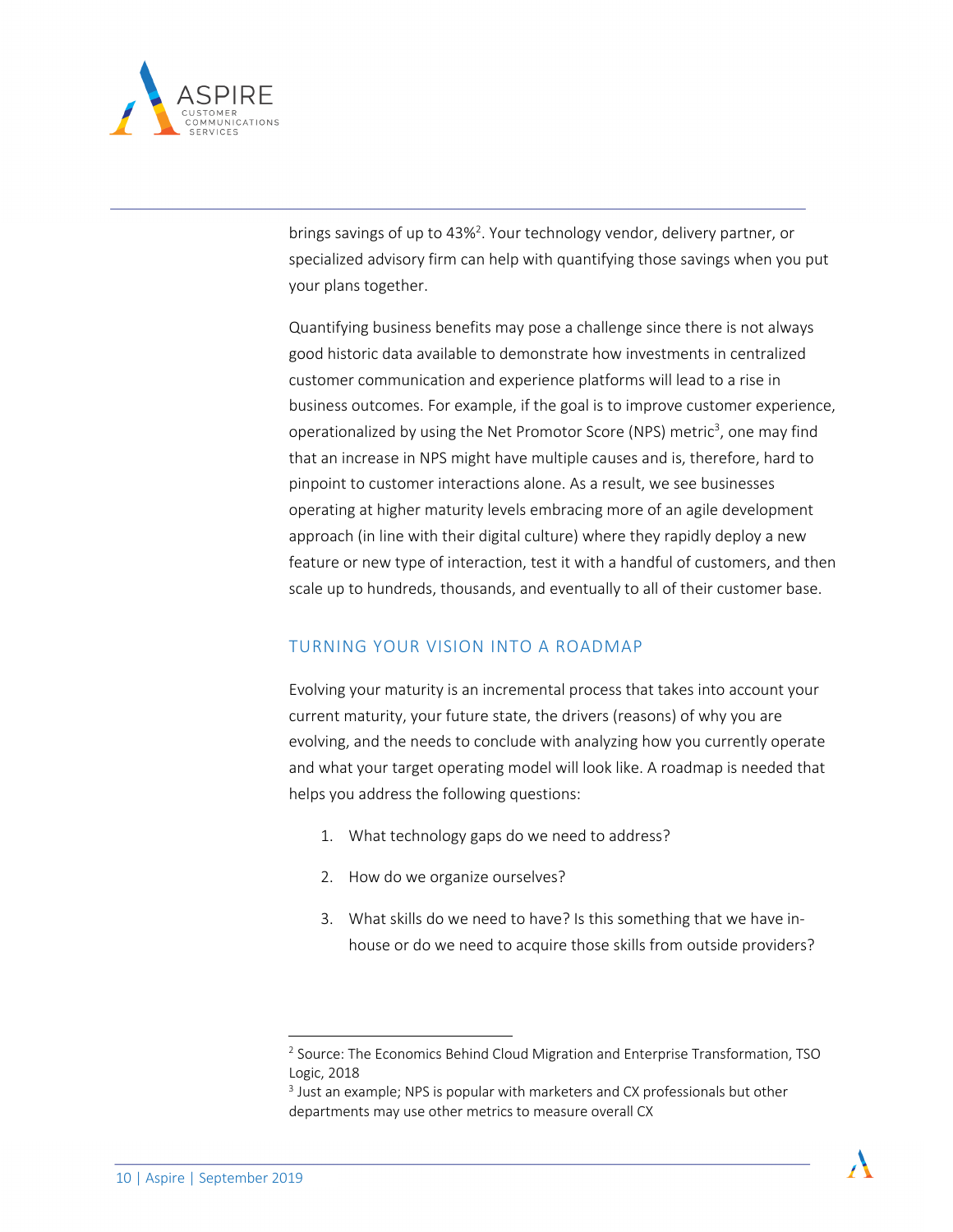

While five-year plans were useful in the past, today we see companies starting to build much shorter-term plans; up to three years high-level and up to 18 months in more detail. Given the pace of technological change, the arrival of potentially highly disruptive technologies such as AI and distributed ledgers (blockchain), and the fact that those technologies can be distributed and adopted so rapidly as result of cloud distribution, it is hard to plan for more than three years out. Having "living" roadmaps that constantly evolve is a practice that makes more sense for organizations that are moving into higher maturity.

# NEXT STEPS

Aspire conducted a large primary research project in 2019 to understand more about the transition of CCM into CXM and found that the majority of businesses have identified customer experience as their top corporate priority. The time is clearly now to take the next steps and having discussions on where you are in this transition is an excellent first step.

# ABOUT THIS PIECE

## ABOUT QUADIENT

Quadient is the driving force behind the world's most meaningful customer experiences. By focusing on four key solution areas including Customer Experience Management, Business Process Automation, Mail-related Solutions, and Parcel Locker Solutions, Quadient helps simplify the connection between people and what matters. Quadient supports hundreds of thousands of customers worldwide in their quest to create relevant, personalized connections and achieve customer experience excellence. Quadient is listed in compartment A of Euronext Paris and belongs to the SBF 120 index. For more information about Quadient, visit quadient.com.